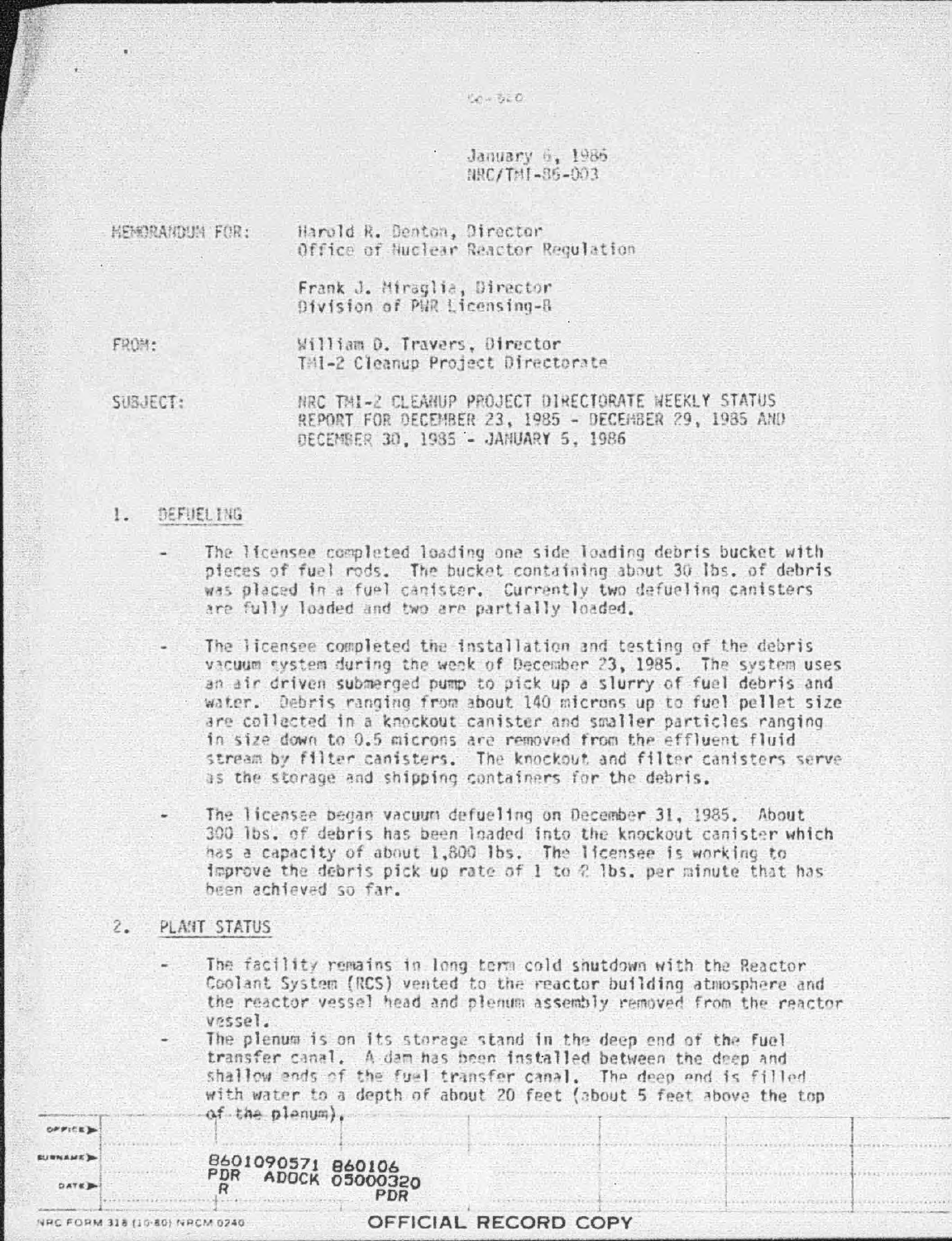Harold R. Denton Frank J. Miraglia

- The modified internals indexing fixture is installed on the reactor vessel flange and is flooded to elevation 327 feet 6 inches (15) feet above the top of the core region). The defueling platform is installed over the internals indexing fixture.
- Calculated reactor decay heat is less than 12 kilowatts.
- RCS cooling is by natural heat loss to the reactor building ambient atmosphere. Incore thermocouple readings range from 68°F to 95°F with an average of 82°F.
- The average reactor building temperature is 50°F. The reactor building airborne activity at the Westinghouse platform is 1.1 E-8 uCi/cc Tritium and 1.6 E-10 uCi/cc particulate, predominantly Cesium  $137.$
- Spent Fuel Pool "A" is flooded to a depth of 20 feet. About 6 feet of water is over the fuel canister storage racks.

### $3.$ *HASTE MANAGEMENT*

- EPICOR II completed processing Batch 271 which consisted of recirculation of water from CC-T-2 for particulate removal. The total processing volume was about 60,000 gallons. Batch 272 and 273 were completed for a total of about 15,000 gallons from the Submerged Demineralizer System (SDS) monitor tanks.
- SDS is temporarily shutdown.
- Total volume processed through SDS to date is 3,598,397 gallons, and the total volume processed through EPICOR II is 2,776,536 gallons.
- DOSE REDUCTION/DECONTANINATION ACTIVITIES 4.
	- Decontamination activities are continuing on the 281' level of the auxiliary building. Kelly-vac cleaning of the decay heat vaults is in progress.
	- Average general area radiation dose rate is 40 mrem per hour on the 347' level of the reactor building and is 67 mrem per hour on the 305' level of the reactor building.
	- Decontamination of the "A" D-ring is complete.

## ENVIRONMENTAL MONITORING 5.

- US Environmental Protection Agency (EPA) sample analysis results show TMI site liquid effluents to be in accordance with regulatory limits, NRC requirements, and the City of Lancaster Agreement.
- THI water samples taken by EPA at the plant discharge to the river consisted of seven daily composite samples taken from December 8 through December 14, 1985 and from December 15 through December 21. 1985. A gamma scan detected no reactor related activity.
- The Lancaster water sample taken at the water works intake and analyzed by EPA consisted of a seven day composited sample taken from December 8 through December 14, 1985 and from December 15 through December 21, 1985. A gamma scan detected no reactor related radioactivity.

|                         | <b>VRC FORM 318 (10 80) NRCM 0240.</b> | OFFICIAL RECORD COPY |  |  |
|-------------------------|----------------------------------------|----------------------|--|--|
| DATE                    |                                        |                      |  |  |
| <b>WRITING STRAIGHT</b> |                                        |                      |  |  |
| OFFICE                  |                                        |                      |  |  |
|                         |                                        |                      |  |  |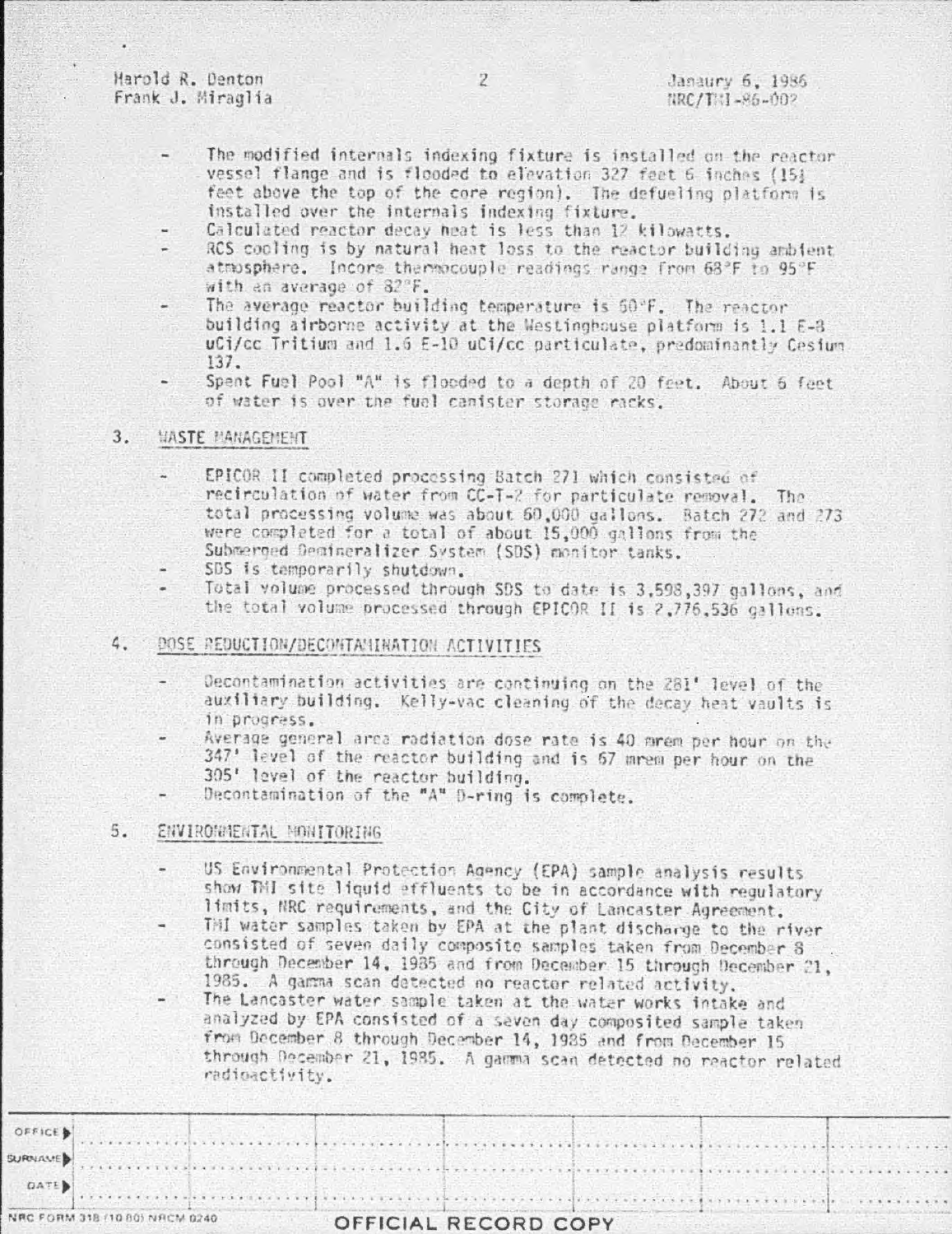Marold R. Denton Frank J. Miraglia

The NRC outdoor airborne particulate sampler at the TNI site collected a sample between December 18 and December 26, 1985 and between December 26, 1985 and January 2, 1986. No reactor related radioactivity was detected. Analysis showed lodine-131 and Cosium-137 concentrations to be less than the lower limits of detectability.

#### 6. REACTOR BUILDING ACTIVITIES

- Initial vacuum, defusiing of the reactor core is in progress.
- The pressurizer manway cover has been removed and the access port shielded. Sludge samples have been removed from the pressurizer and further examination is in progress.

### $7.$ AUXILIARY AND FUEL HANDLING BUILDING ACTIVITIES

- Installation of the balance of DMCS continued.
- Spent Fuel Pool "A" has been flooded to a depth of about 20 feet. (about 6 feet above the top of the fuel cinister storage racks).

### 8. NRC EVALUATIONS IN PROGRESS

- Technical Specification Change Request number 49.
- Recovery Operations Plan Change number 31.
- SDS Technical Evaluation and System Description Update.
- Core Stratification Sample Safety Evaluation.
- Defueling Water Cleanup System Technical Evaluation Report. Revision 7.
- Containment Air Control Envelope Technical Evaluation Report.  $\overline{\phantom{a}}$ Revision 5.
- Solid Waste Facility Technical Evaluation Report.

### 9. PUBLIC MEETINGS

The next meeting of the Advisory Panel is scheduled for February 12, 1985 at the Holiday Inn, 23 South Second Street, Harrisburg, PA from 7:00 PM to 10:00 PM.

Persons desiring the opportunity to speak before the panel are asked to contact Mr. Thomas Smithgall at 717-291-1042 or write to him at 2122 Marietta Avenue, Lancaster, Pennsylvania 17603.

> **ORIGINAL SIGNED BY:** William D. Travers

William D. Travers Director THI-2 Cleanup Project Directorate

|      | NRC FORM 318 (10 80) NRCM 0240                                                                                                                                                                                                 | OFFICIAL RECORD COPY |  |  |
|------|--------------------------------------------------------------------------------------------------------------------------------------------------------------------------------------------------------------------------------|----------------------|--|--|
| DATE |                                                                                                                                                                                                                                |                      |  |  |
|      |                                                                                                                                                                                                                                |                      |  |  |
|      |                                                                                                                                                                                                                                |                      |  |  |
|      | OFFICE Description of the continuing and the continuing of the continuing of the continuing of the continuing of the continuing of the continuing of the continuing of the continuing of the continuing of the continuing of t |                      |  |  |